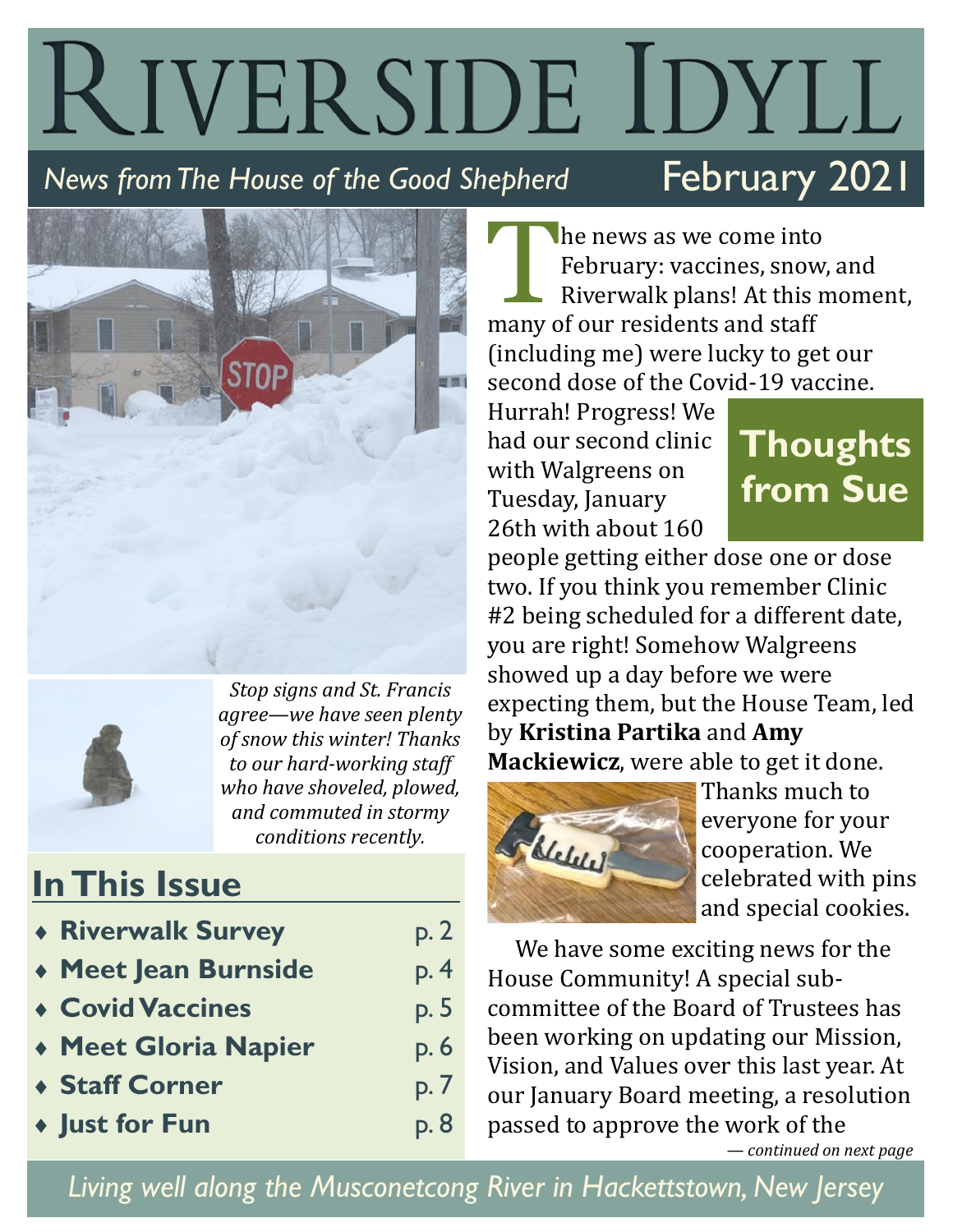## **Riverwalk Survey**

### *Thanks to all who shared ideas on how to improve our Riverwalk!*





#### *From the Editor*

First, an apology to our word search puzzlers! In last month's puzzle, a clue on the list was mistakenly left out of the puzzle, sending many of you looking for something that wasn't there. I am happy to say you will find Martin Luther King in this month's puzzle. Again, my apologies!

This month, we get acquainted with **Jean Burnside** and **Gloria Napier**. We are blessed at the House to have many talented and thoughtful people in our community, aren't we?

Have a story idea? Share them by email (scarty@hotgs.org) or ext. 5931. Thanks for reading the *Riverside Idyll.*

The Rev. Shawn Carty, *Editor*

#### **Deadline for next issue: Mar. 2**

*— from previous page*

Mission, Vision, and Values Committee. Drumroll please!

### *Vision Statement* **A community where everyone experiences joyful living.**

#### *Mission Statement*

**To enrich our community's wellbeing through service, in order to live a fulfilling and joyful life.**

### *Value Statements* **At the House of the Good Shepherd, we live by these values:**

- Respect for all.
- Compassion and kindness in our service to others.
- Uphold the dignity of every person.
- Honor faith and embrace difference.
- Act with integrity and accountability.

With your help, we look forward to integrating these concepts into our community over this year! Enjoy the holidays of February and remember that Spring is around the corner!

### **Sue Lanza**, *CEO and President*

# **Covid-19 Hotline**

(908) 684-5721

*Recorded message updated Monday-Friday by 5 p.m.*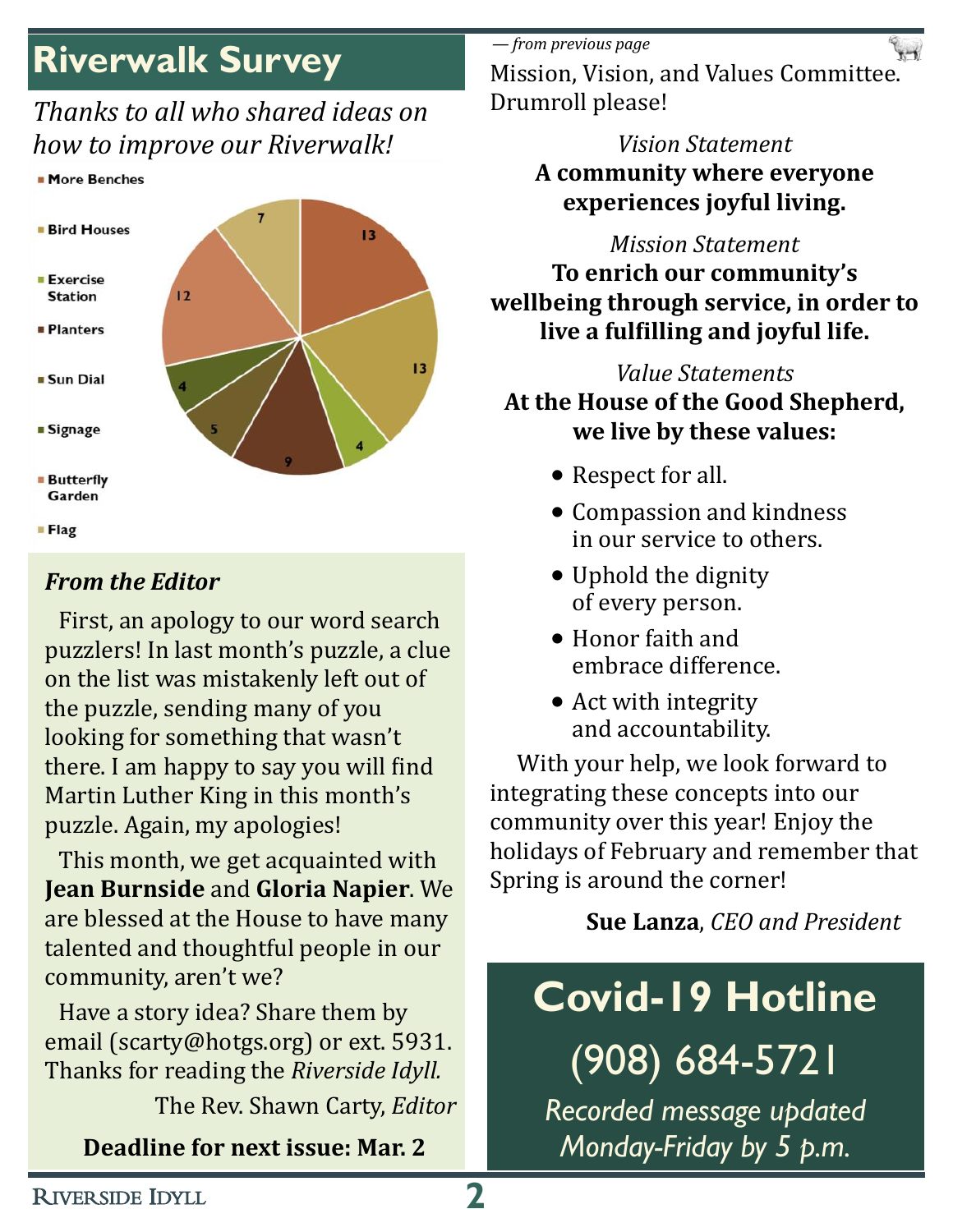# **Meet Jean Burnside**

*I recently sat down with Jean Burnside to learn of her interests and hear how she came to the House. I hope you enjoy reading about our conversation - Ed.*

**How did you decide to move here?**

I did extensive research into the other retirement communities in the area. My family and I lived for 30 years on Schooley's Mountain and I once came here for rehabilitation in skilled nursing and received good care, so that was my first experience. I wanted to stay in this area so I could keep in touch with friends and my bridge group. When I looked at other communities, one memory stands out: I saw at one place that the view out the window was the highway. Our view here is the beautiful Musconetcong River which is an inspiration to me and so much of my poetry, so I am very glad I moved here. **Tell us about your life journey before coming to the House.**

I grew up in Plainfield and as Feature Editor of our high school paper considered a career in journalism. My BA degree from Douglass College was in a double major, English and Dramatic Arts, allowing me to perform in *The Heiress*, *Antigone* and *The Great Big Doorstep*. With four children at home, I returned to Rutgers to earn a Master's degree in Education, teaching first through eighth grades.

I met my husband Lew while in college. He was a brother of a classmate. His

work took us to Keokuk, Iowa for a time and then we returned to live on our farm on Schooley's Mountain. I think the thing I am most proud of is that all of my adult



children are independent responsible citizens. I could wish for them more happiness, less pain and perhaps more recognition but they are my life's success.

**Tell us about your involvement here.** I was recently elected to represent the Independent Living residents on the Board of Trustees. I hope to be a voice for fellow residents and I am looking forward to serving. I volunteer at the Country Store, played Chimes, chaired three Pre-Christmas sales, chaired "Socrates Café," a group which discussed challenging current ideas, pro and con. I also served two terms as secretary for the Independent Living Residents' Council.

### **Writing and poetry are important to you. Tell us about your writing.**

When we lived in Iowa, I started writing more seriously. Many people think poetry has to rhyme or fit a certain shape, but it doesn't. Poetry allows us to paint a picture and express feelings in fewer words.

*See page 4 for Jean's poem "Awakening"*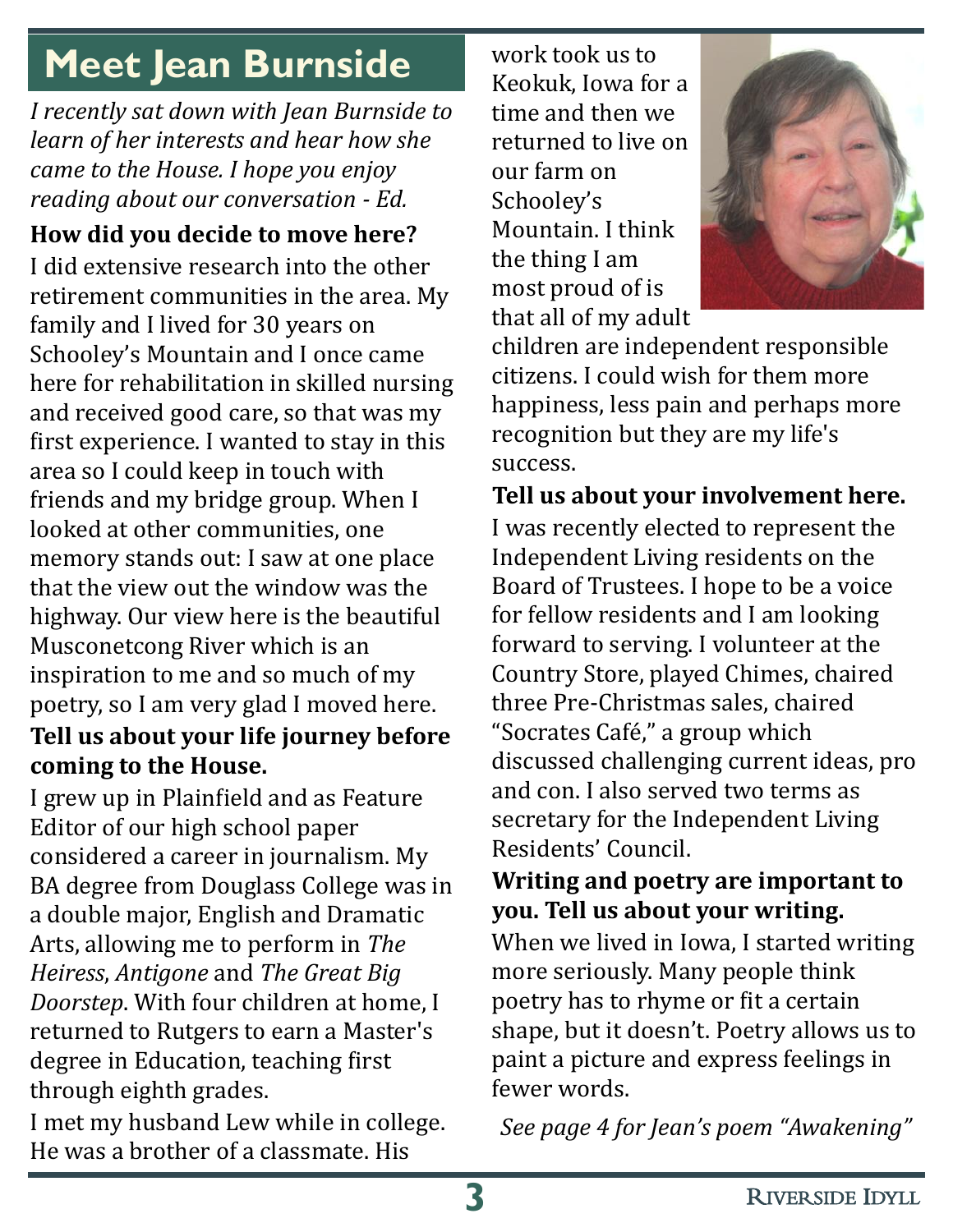### Awakening

Branches blushing faintly red Mild breezes caress pockets of frozen ground Lady bugs explore tentative tips of emerging green Daylight lengthens her visits Cleansing rain teases winter away Coaxing in a fresh fragrance Yellowing willows weep silently for joy For the promise is fulfilled Gracefully gentle Spring awakens.

—Jean M. Burnside, 3/18/1982

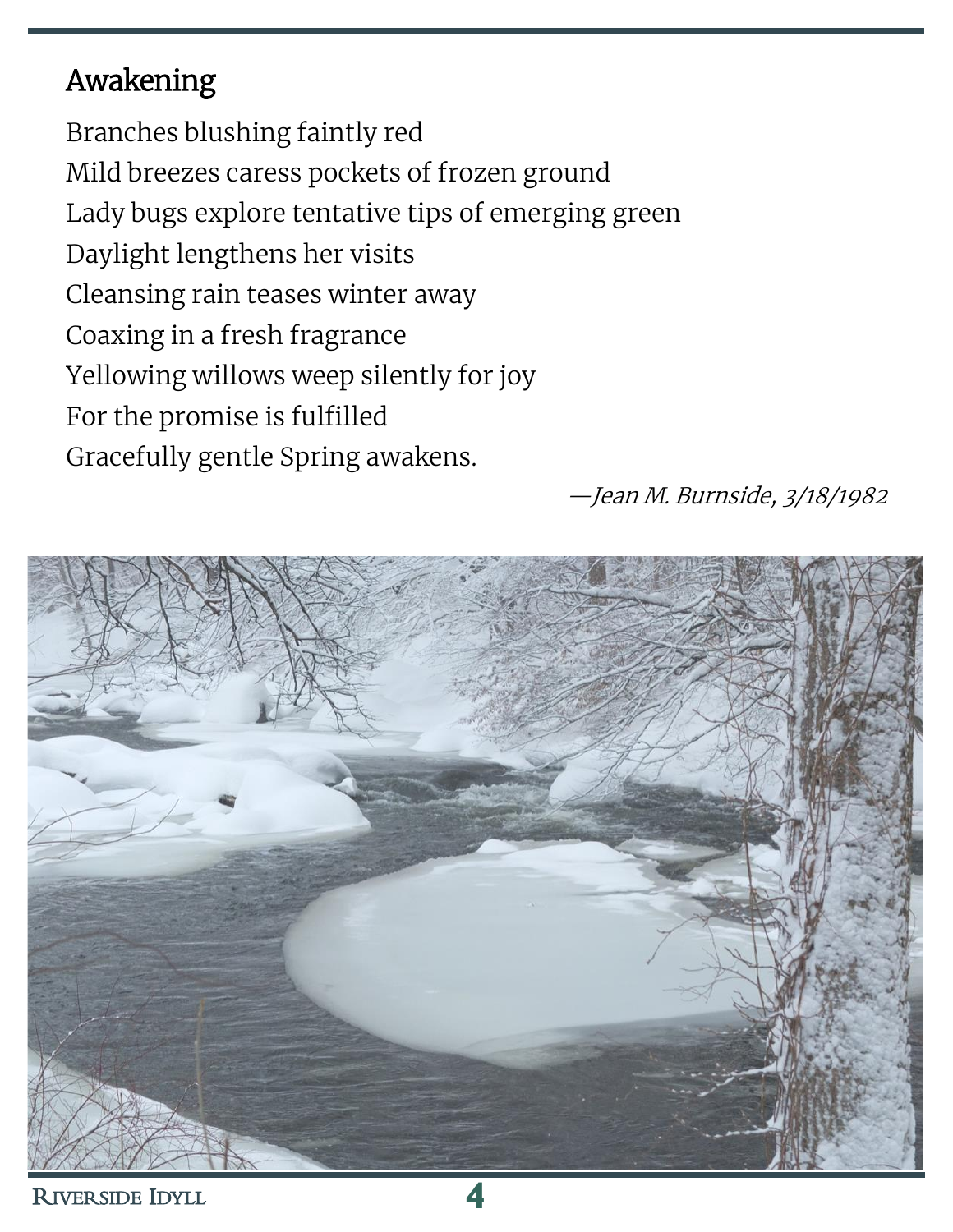## **Covid-19 Vaccine Day**



*On Jan. 26, staff and residents received the Covid-19 vaccine which was, for many, the second dose. Many thanks to staff who assisted with the day and to our partners at Walgreens!*

#### *From the website of the Centers for Disease Control and Prevention*

#### **Q Do I need to wear a mask and avoid close contact with others if I have gotten 2 doses of the vaccine?**

**A Yes.** Not enough information is currently available to say if or when CDC will stop recommending that people [wear masks a](https://www.cdc.gov/coronavirus/2019-ncov/prevent-getting-sick/diy-cloth-face-coverings.html)nd [avoid close contact](https://www.cdc.gov/coronavirus/2019-ncov/prevent-getting-sick/social-distancing.html)  [with others](https://www.cdc.gov/coronavirus/2019-ncov/prevent-getting-sick/social-distancing.html) to help prevent the spread of the virus that causes Covid-19. Experts need to understand more about the protection that Covid-19 vaccines provide in real-world conditions before making that decision. Other factors, including how many people get vaccinated and how the virus is spreading in communities, will also affect this decision. We also don't yet know whether getting a Covid-19 vaccine will prevent you from spreading the virus that causes Covid-19 to other people, even if you don't get sick yourself. While experts learn more about the protection that Covid-19 vaccines provide under real-life conditions, it will be important for everyone to continue using **all the tools** available to help stop this pandemic (www.cdc.gov). $\mathbb{C}$ 

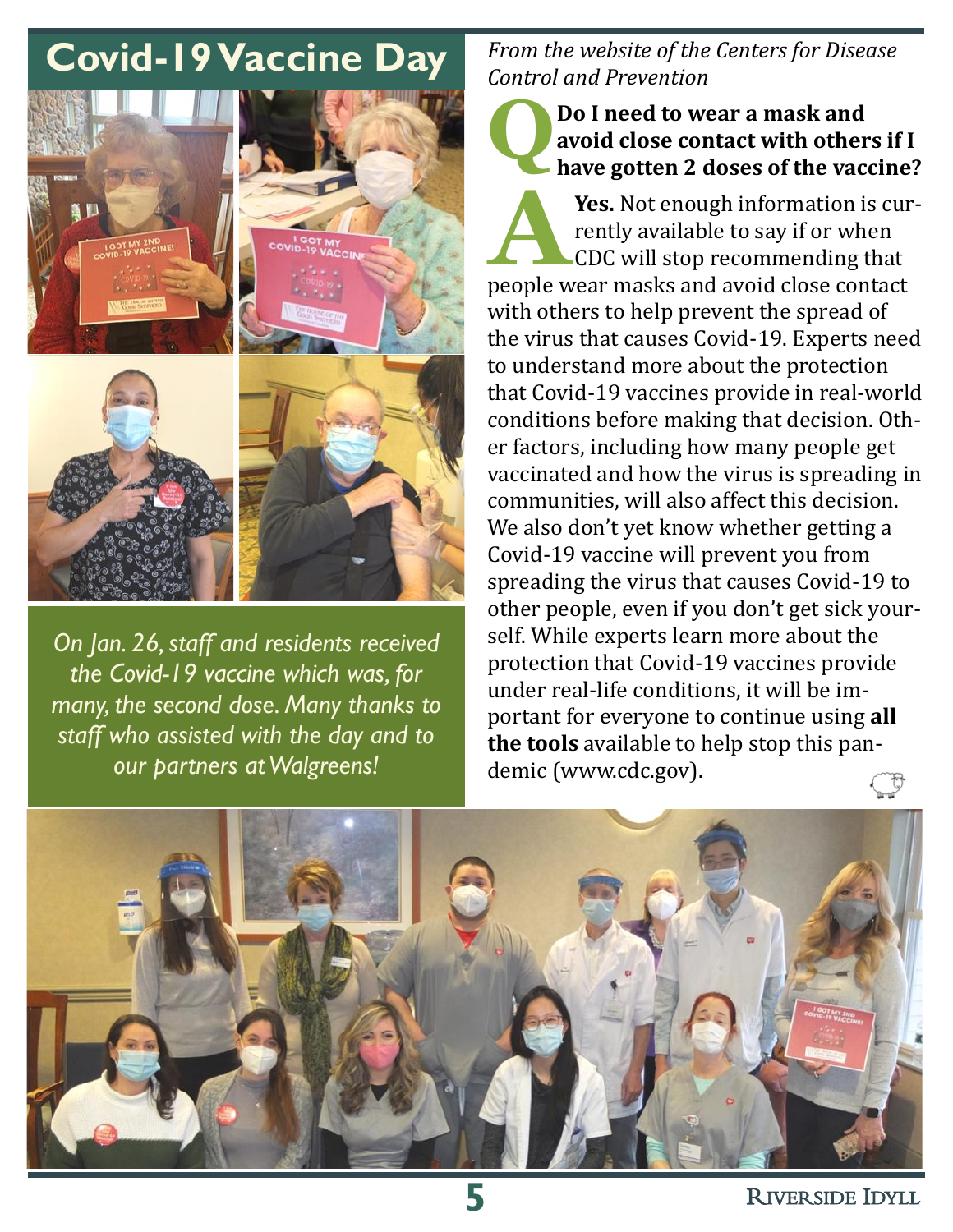# **Gloria Napier**

*This month we chat with Gloria Napier who has worked at the House for 31 years. Gloria plans to retire in March. We give thanks for her good work at the House. Thank you, Gloria! - Ed.*

### **Tell us how you came to the House.**

In the 1980s I took a secretarial class at County College of Morris and shortly after that saw a job opening at the House. I applied for the job of Receptionist and started working on Sept. 12, 1989. After a year, I became the Executive Secretary for Kenneth Meredith, who was the Executive Director at the time. Later on, I moved to the Accounting office to do Accounts Payable and also took on the responsibility of Human Resources.

### **I imagine you have seen a few changes over that time.**

When I started, we were still using typewriters, carbon paper, and correction tape! So many things have changed with everything on computers now. The building changed, too. The main entrance was by the fireplace in the Lodge dining room. Residents would sit and have conversations by the entrance. There was always a strong family feel with the employees and residents. I remember that lunch was served in the dining room and people would dress up. All of the department heads would sit at a table. It was quite an event each day.

### **Looking back, what are your favorite memories of working here?**

I often think of the House as a second home, so there are many memories. One that stands out was going with a group of a residents on a cruise to Bermuda

around 2015. I have always enjoyed the activities and events around holidays and seasons and I have fun creating the



window displays for the Country Store. Also fun was taking the "holiday cheer" cart to residents in Independent Living to help brighten things during this difficult time. It's a way of giving back to the residents and I hope to continue by volunteering in the future.

### **Any other retirement plans?**

I'm looking forward to spending time with my Mom. I also have two children and four grandchildren who reside in North Carolina and Alabama. I enjoy doing puzzles, word search, and would love to learn how to crochet.

*Thank you, Gloria for your faithful years of service at the House of the Good Shepherd.*

*Happy Retirement!*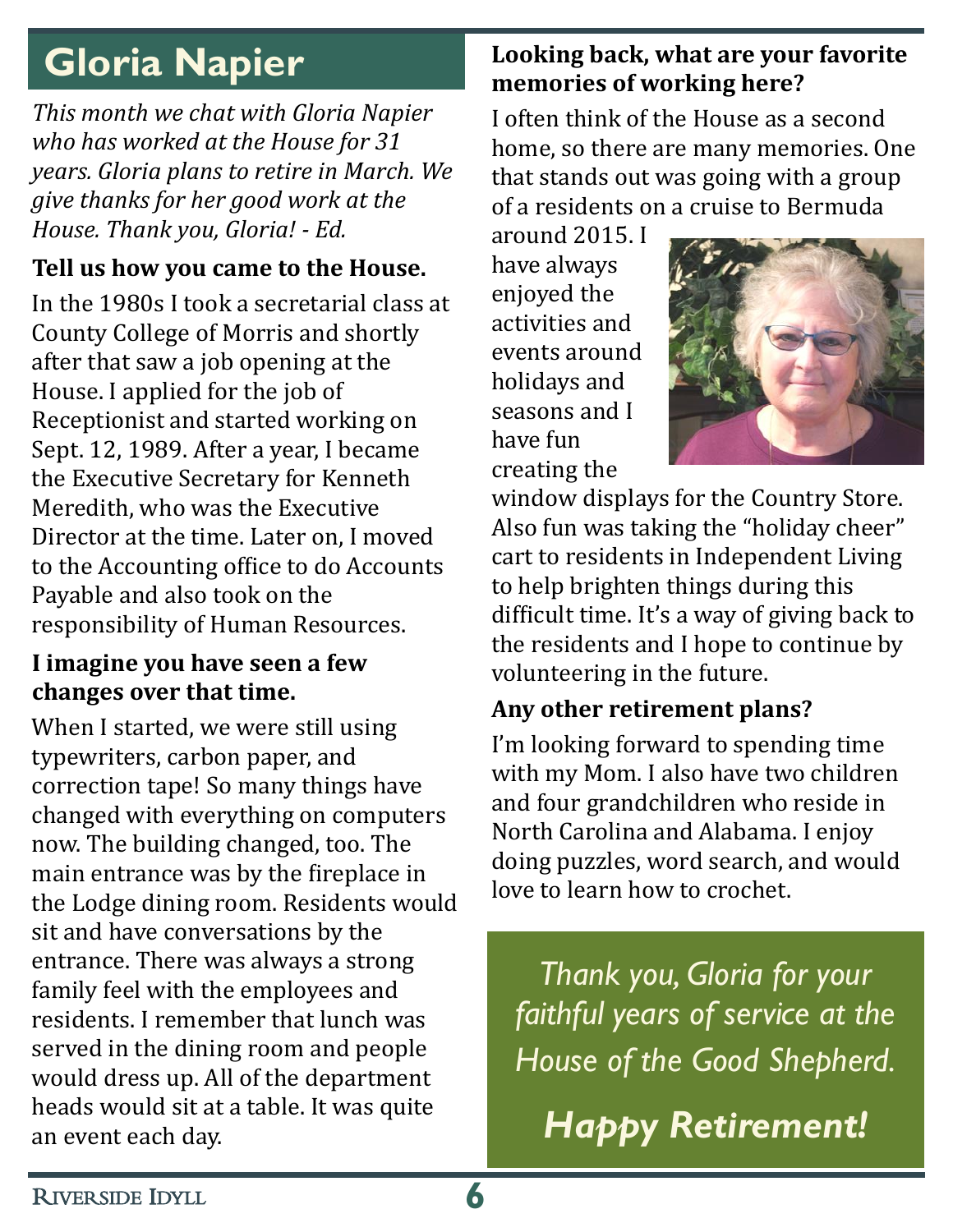### **Staff Corner**

*Congratulations and best wishes to*

## **Theresa Mutz**

*on the occasion of her retirement from The House of the Good Shepherd*

Theresa has worked 45 years at the House and we offer our best wishes for her retirement. Look for an appreciation of Theresa in next month's *Riverside Idyll*.

### **New Employees**

*A warm welcome to new employees who started working at the House last month.*

- **Stephanie Bartell** *Executive Assistant*
- **Morgan Glenn** *Dietary Aide*
- **Victoria Loyle**, C.N.A. *Nursing Aide*
- **Cynthia Raymundo**, R.N., B.S.N. *Assistant Director of Nursing*

*Know someone who might make a good member of the team at the House? Employees can receive a bonus for referring new employees. Job openings are posted near the Second Floor receptionist, on the First Floor by the atm machine, and online. For more information talk with Gina Arnone or visit our website and click on "*Employment Opportunities."



*Parker Greenough, Lindsay Burnet, and Rose Florie make the rounds with the Pretzel Cart to bring some mid-winter cheer to residents.*

### Congratulations to

### **Parker Greenough**

*Staff Member of the Quarter January, February, and March*

Parker serves as an Activity Assistant in the Recreation Department and has been a blessing to our residents since 2014. Parker freely shares his musical talents and positivity to brighten our days.

*Thank you, Parker!*